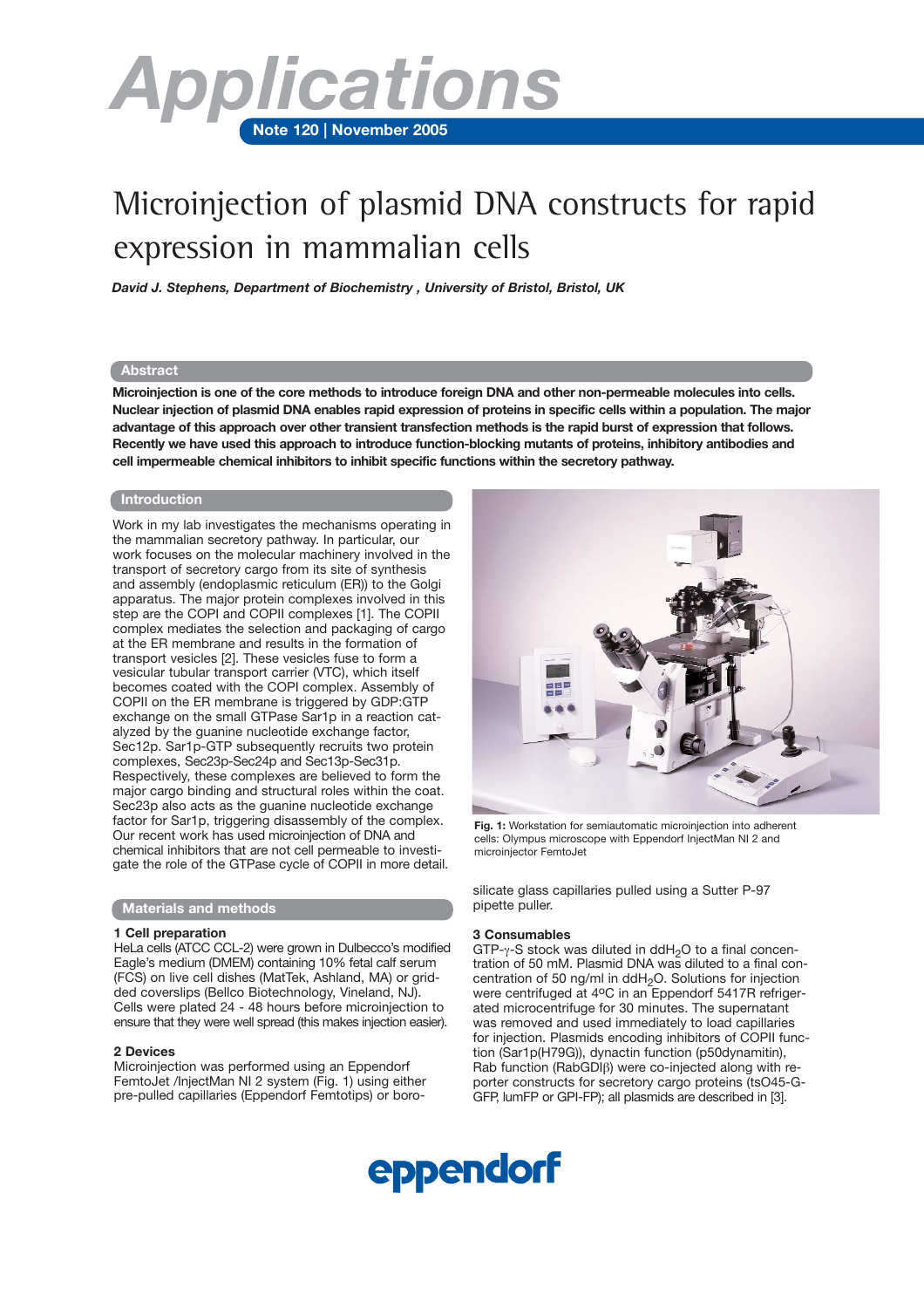# **Application Note 120 | Page 02**

#### **4 Procedure**

Cells grown on live cell dishes were microinjected (into the nucleus) with plasmids encoding combinations of secretory cargo proteins and inhibitory constructs. In other experiments, either GTP-γ-S or a function blocking antibody directed against the COPI complex (anti-EAGE) was injected following expression of secretory cargo proteins. Microinjection capillaries were loaded with 2 ml of plasmid mixes using Eppendorf GELoader. Typical pressure settings for the FemtoJet microinjector were compensation pressure (Pc) 50 hPa, injection pressure (Pi) 120 hPa, injection time (Ti) 0,3 sec. For experiments in which the injected molecules are nonfluorescent (antibodies or GTP-γ-S) we included a coinjection marker, typically Alexa-568 dextran. This allows easy identification of injected cells at a later point.

#### **5 Downstream applications**

Following expression of proteins (typically 4 hours expression time following injection), cells were either imaged live using a TILL Photonics widefield imaging system (described in [4]) or fixed and processed for immunofluorescence using standard procedures [4]. Localization and motility of secretory markers was quantified to determine any differential sensitivity. Use of gridded live cell dishes and coverslips permits us to find cells that have been analyzed by live cell imaging after they have been fixed and processed for immunofluorescence. This is useful for several reasons including (i) confirmation of expression of non-fluorescent proteins from inhibitor plasmids, and (ii) analysis of cell organization and morphology (e.g. the structure of the Golgi). Using a 40 x UPlanApo NA 1.00 phase contrast oil immersion lens (Olympus microscopes) we are able to locate and inject cells using phase contrast microscopy followed immediately by high resolution fluorescence imaging without the need to change lenses. In particular this has proven useful for analysis of membrane dynamics immediately after injection of function blocking antibodies [5].

# **Results**

Expression of small soluble GFP within the lumen of the ER (lumFP) or of GPI-anchored GFP (GPI-FP), followed by microinjection of the poorly hydrolysable GTP analogue, GTP-γ-S, was used to determine the requirement for GTPase activity in the export of these secretory cargo proteins. Under these conditions, we have shown that GPI-FP is selectively retained and evenly distributed within the ER, while lumFP becomes accumulated into punctate structures distributed throughout the cytoplasm (see figure 2). These punctate structures colabel with antibodies directed against components of the COPII complex identifying them as ER export sites (pre-budding complexes). These data were indistinguishable from those obtained following expression of these cargo proteins and a GTP-restricted mutant of Sar1p (Sar1p-(H79G)). This reveals that distinct cargo proteins show differential requirements for GTPase activity of Sar1p.

Further to this, we shows that both cargo proteins exhibit the same dependence on downstream compo-



by the Sar1p GTPase. (A,B) Cells co-injected with plasmids encoding Sar1p(H79G) and either lumFP (A) or GPI-FP (B). Arrowhead shows localization to the nuclear envelope. (C,D) Cells expressing lumFP (C) or GPI-FP (D) were incubated in BFA for 2 hours. Subsequently, cells were microinjected with GTP-γ-S, and BFA was washed-out for 1 hour (E,F). LumFP exits the ER in the absence of GTP hydrolysis by Sar1p (compare A and E) but GPI-FP remains exclusively within the ER (compare B and F). In addition to clear labelling of the ER, lumFP showed accumulation into punctate structures distributed throughout the cells but concentrated in the juxtanuclear region (C, enlargement, arrowheads). Bars, 10 µm.

nents of the secretory pathway, namely the COPI complex and dynactin complex. Inhibition of COPI function using microinjection of anti-EAGE, or expression of p50dynamitin to inhibit dynactin function, inhibited the transport of both cargo proteins through the secretory pathway to the same extent.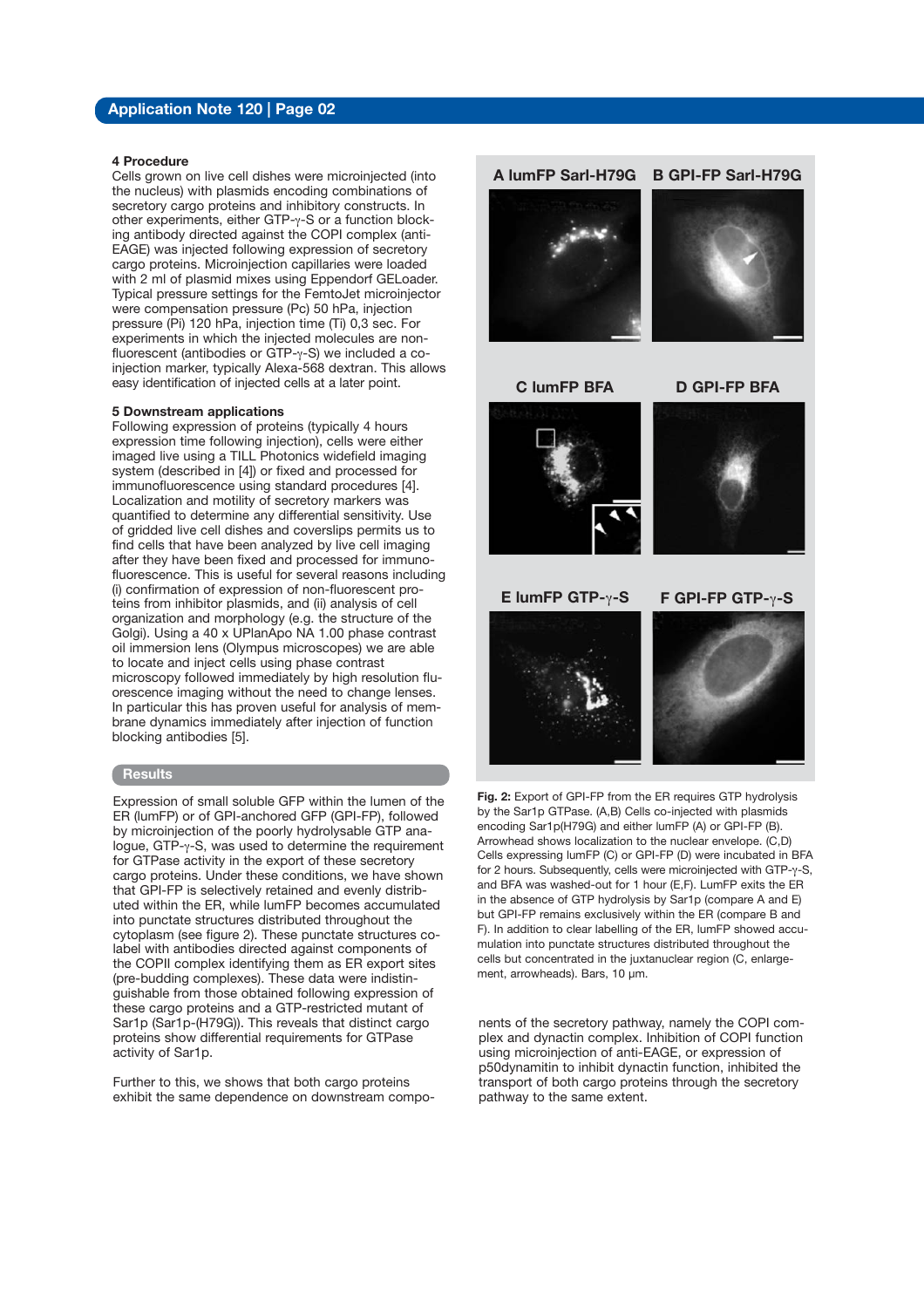# **Application Note 120 | Page 03**



**Fig. 3:** Semi-automatic microinjection into adherent cells

# **Discussion**

Microinjection of DNA constructs and cell impermeable chemicals has enabled us to dissect the GTPase requirements for the ER export event in more detail. By perturbing the function of protein complexes known to be involved in the export of proteins from the ER and their transport to the Golgi, we were able to reveal differential effects of these inhibitors on the ER export event. Our major finding was that the export of different classes of secretory cargo exhibits differential sensitivity to perturbation of the GTPase cycle of Sar1p. Expression of a Sar1p mutant that is restricted to the GTP-bound state, or direct microinjection of GTP-γ-S, both result in inhibition of export of GPI-anchored GFP from the ER while permitting the accumulation of soluble GFP expressed in the lumen of the ER into nascent export complexes, coated with COPII.

## **Remarks**

We routinely use microinjection to facilitate the expression of proteins, notably GFP fusions, from plasmid DNA. Microinjection allows a degree of control and precision regarding expression level that we have not been able to obtain using lipid-based transfection methods. In particular, we are able to look at earlier time points after introduction of DNA, enabling us to use GFP-tagged proteins as "tracers" at the lowest possible level of expression that we are still able to image. In the experiments described here, we were also able to introduce both purified antibody fragments and chemicals that are not cell permeable. In our current work we are also using microinjection to inject a specific subset of cells, such as those close to the wound edge in scratch-wound cell polarization assays.

#### **Semi-automatic microinjection into adherent cells**

Electronic connection of the InjectMan NI 2 to the FemtoJet microinjector makes microinjection into adherent cells easy, quick and reliable. By a coordinated sequence of manipulation and injection a "semi-automatic" microinjection can be performed (Fig. 3).

First, the injection parameters (compensation pressure, injection pressure, injection time) are set on the FemtoJet microinjector. Subsequently, the capillary is lowered to the level of the cells where the injection level is determined by pressing a button (Limit) on the InjectMan NI 2. The capillary is then brought back to the search level.

By activating the joystick key, the semi-automatic injection (Fig.3, A, B) starts with an axial movement to penetrate the cells. When the capillary has reached the injection level, the microinjector automatically switches from compensation pressure to injection pressure. The injection pressure is applied to the capillary according to the preset injection time. After injection has taken place, the pressure is switched back to the compensation pressure and the capillary returns along the same path (Fig.3, C) to its starting position.

The capillary tip thus serves as a "pointer" for the localization of the injection point in the cell. At the same time, the exact axial injection movement secures the highest survival rate. With the help of this technology it is possible to process more than 40 cells per minute simply, efficiently and reproducibly.